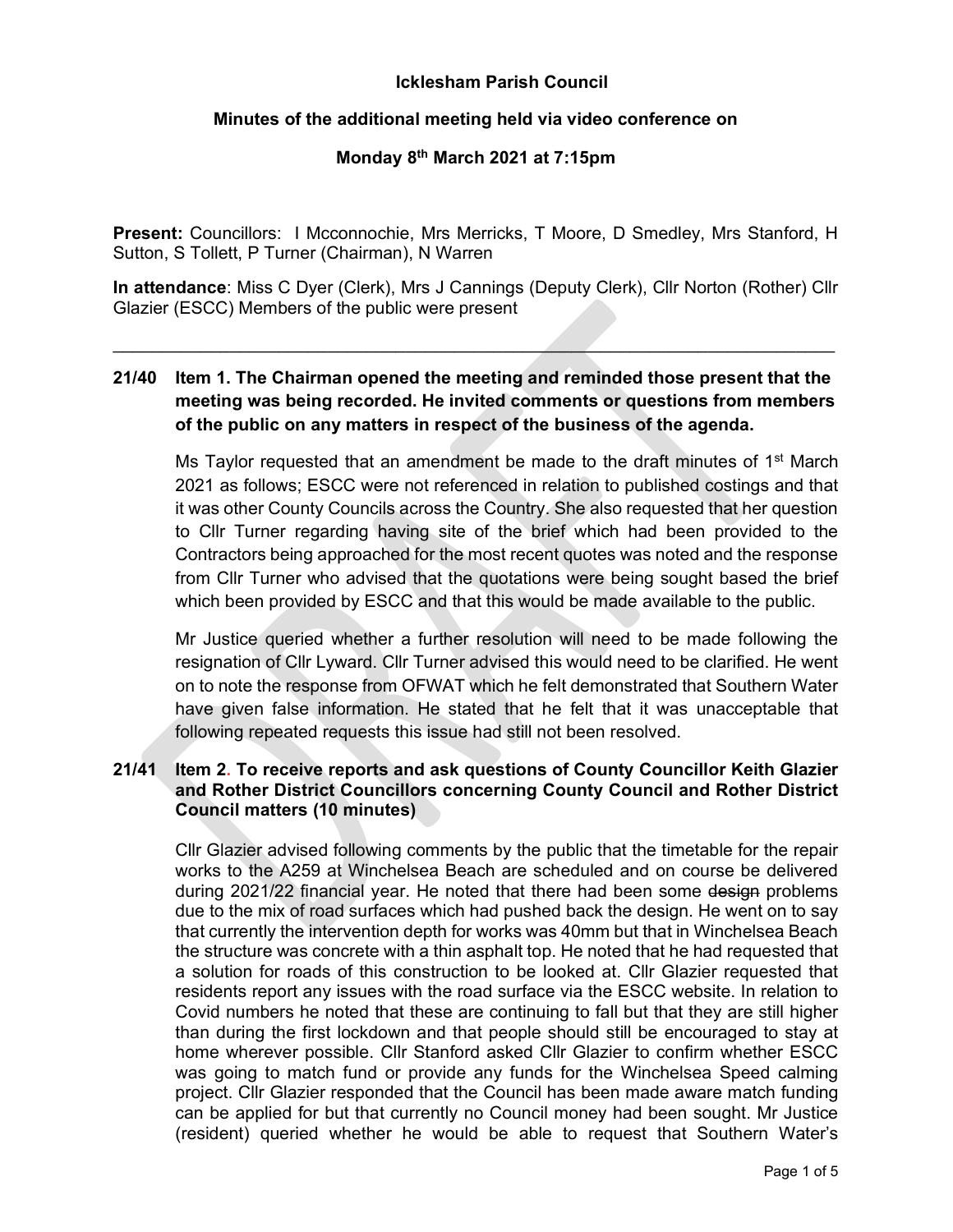Chairman attend the next Council meeting and Cllr Glazier responded that he would be happy to write to Southern Water on behalf of the Parish Council to request this. Mr Justice went on to note that overpumping was now being undertaken in Winchelsea Beach by Southern Water and noted his concerns in relation to this. Cllr Glazier explained that the Environment Agency would have had to agree the overpumping and they were responsible for the licensing and monitoring.

 Cllr Norton (Rother) reported that the District Council was facing a difficult financial situation and that there had been an increase to Council Tax for residents. He went on to advise that at the last full Council meeting it had been approved in principal to develop the Town Hall site and that updates will be provided when he has them. He explained that the Council are looking to develop the site as a whole to include some housing. He went on to discuss the planning review which was going through the final stages and advised that the focus was on new developments but that he has raised the issue of dilapidated properties. He noted that toilets continue to be a problem and that a working party is being set up to look at their future. Regarding waste Cllr Norton noted that there had been a 40% increase in fly tipping during the pandemic. He was pleased to have heard that a group of residents in Winchelsea Beach were organising parties to go out and collect litter. In relation to the Green Agenda he advised that Kristina Sodomkova from Rother had started regular seminars with the first meeting taking place last week. He advised that the issue of tree wardens has been raised and that it was hoped that uptake would increase. Cllr Warren discussed the current Rother consultation which states that there will be a £78k cut next year relating to staffing costs and voiced his concern that the planning department in particular were already advising they did not have enough staff to undertake enforcement work or offer advice. He queried how confident Cllr Norton was that cuts would not affect the ability of the District Council to meet its obligations. Cllr Norton responded that he was worried about planning as a whole and that he does see it as an urgent priority. He concluded by saying that he would hate to think any of the cuts would be in planning and that the Council are looking to increase the numbers in this department.

# 21/42 Item 3. Apologies for absence.

- a. To receive and record apologies for absence. Cllrs Austen and Bradley and Cllr Mier (Rother) gave apologies.
- b. To consider any requests for approval of reasons for absence, if any. Members are also asked to complete and sign the circulated sheet (circulated electronically.) There were none.
- 21/43 Item 4. Disclosure of Interests Cllr Warren and Cllr Turner declared personal interests in item 15.
- 21/44 Item 5. To consider and approve the signing by the Chairman of the attached minutes of the Council meeting of 1<sup>st</sup> March 2021. Cllr Stanford requested that the minutes be amended to include the following discussion against item 5 (a).

Cllr Stanford discussed the need to factor in the cost of the Deputy Clerk's time in relation to the project. She went on to note that the Council needs to be mindful of what it is being spent on behalf of residents and that if the Council were proposing spending funds on speed calming works in Winchelsea then they could expect residents to request money towards resolving the problems with sewage and flooding in Winchelsea Beach and the pothole problems in Rye Harbour. She noted that she felt that costs should be known up front as if the costs of the works are too high that the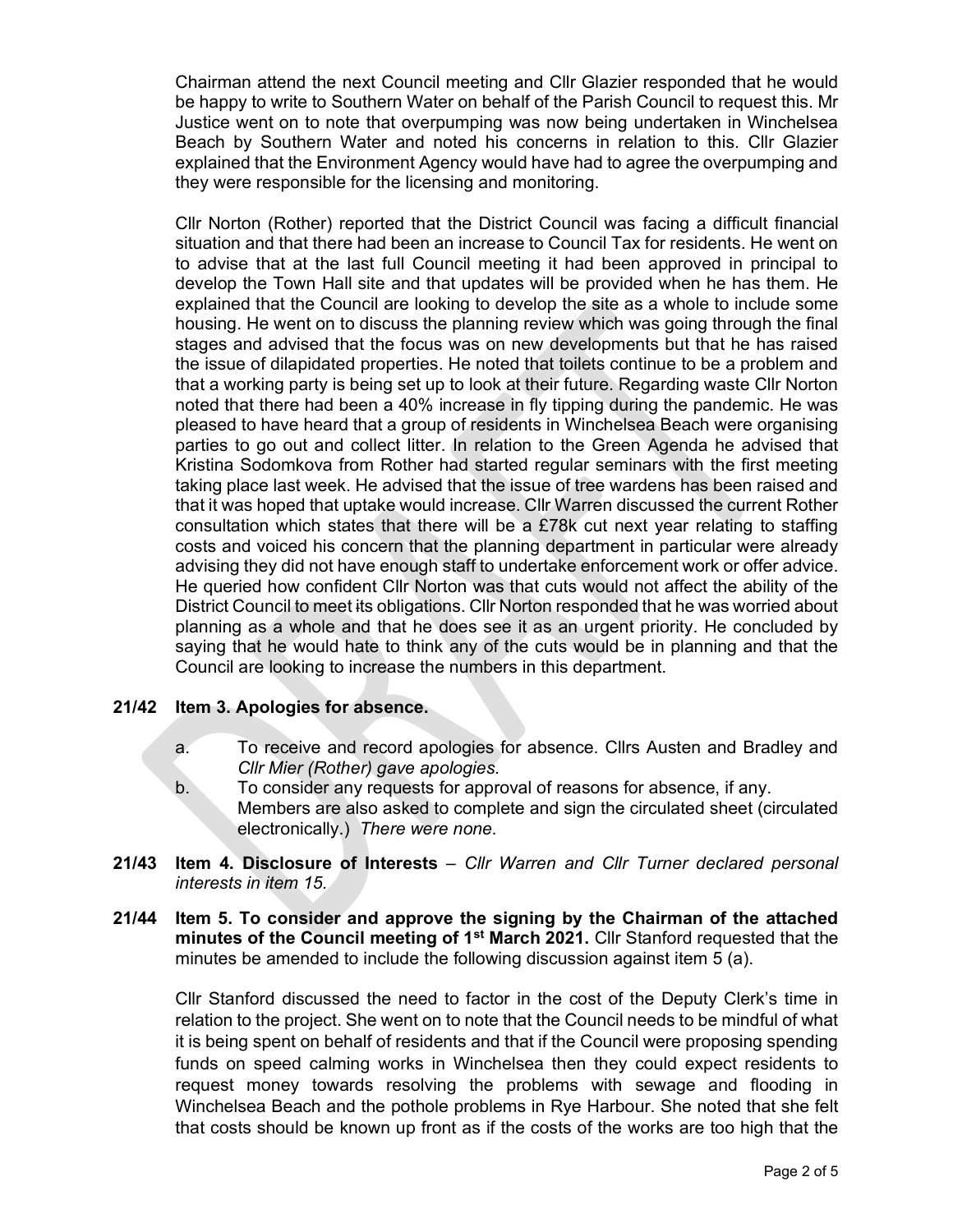money cannot be raised this could be wasted. She requested that a further opportunity to vote on the project should be put to the public before any further decisions are made.

Cllrs Sutton, Stanford and Moore abstained from voting.

It was resolved to approve the minutes subject to the amendments requested by Ms J Taylor (Resident) and Cllr Stanford.

#### Matters Requiring a Decision by the Council

- 21/45 Item 6 Rother Voluntary Action. It was resolved to make contact with Five Villages Home Association to promote this project.
- 21/46 Item 7 Defibrillator. It was resolved to purchase a defibrillator for installation at the Harbour Field pavilion.
- 21/47 Item 8 Rye Harbour Discovery Centre Update. Information noted.
- 21/48 Item 9 Draft member and employee protocol. It was agreed to defer to a future meeting as it was felt that other documents duplicate the document which has been submitted for consideration.
- 21/49 Item 10 Approval to apply for debit card. It was resolved by Council to approve the Clerk's request to apply for a debit card for the Parish Bank account.
- 21/50 Item 11 Playground safety inspections. It was resolved that the Clerk will continue with weekly inspections. Item to be added to the next Open Spaces Committee meeting for review.
- 21/51 **Item 12 Job evaluation.** It was agreed to move this item to the end of the agenda to allow it to be taken under confidential business. It was resolved to proceed with the lower of the two quotations for the works and that the works are funded from the legal fees budget.
- 21/52 Item 13 Rother Corporate Plan. It was resolved to send the response as circulated with one amendment of the final sentence due to a grammatical error.
- 21/53 Item 14 Allotments. It was resolved to continue with the current wording of the application form.
- 21/54 Item 15 Icklesham Parish Community Land Trust. It was resolved that Councillors would submit any suggestions direct to the IPCLT.
- 21/55 Item 16 Icklesham Parish Council Website. It was resolved to approve the go live date of 10<sup>th</sup> March for the new Parish Website being hosted by Rother District Council.
- 21/56 Item 17 Mary Stanford Lifeboat House. Cllr Stanford gave a verbal update in relation to the erosion of the beach at Rye Harbour and the associated threat to the Mary Stanford Lifeboat House and therefore the emergency haul road behind it. She advised that a meeting had been held on  $26<sup>th</sup>$  January 2021 attended by herself. Cllr Warren and Cllr Tollett along with Angela Marlow and Sue Beale from Natural England. She advised that they had discussed the possible placing of rock armour at the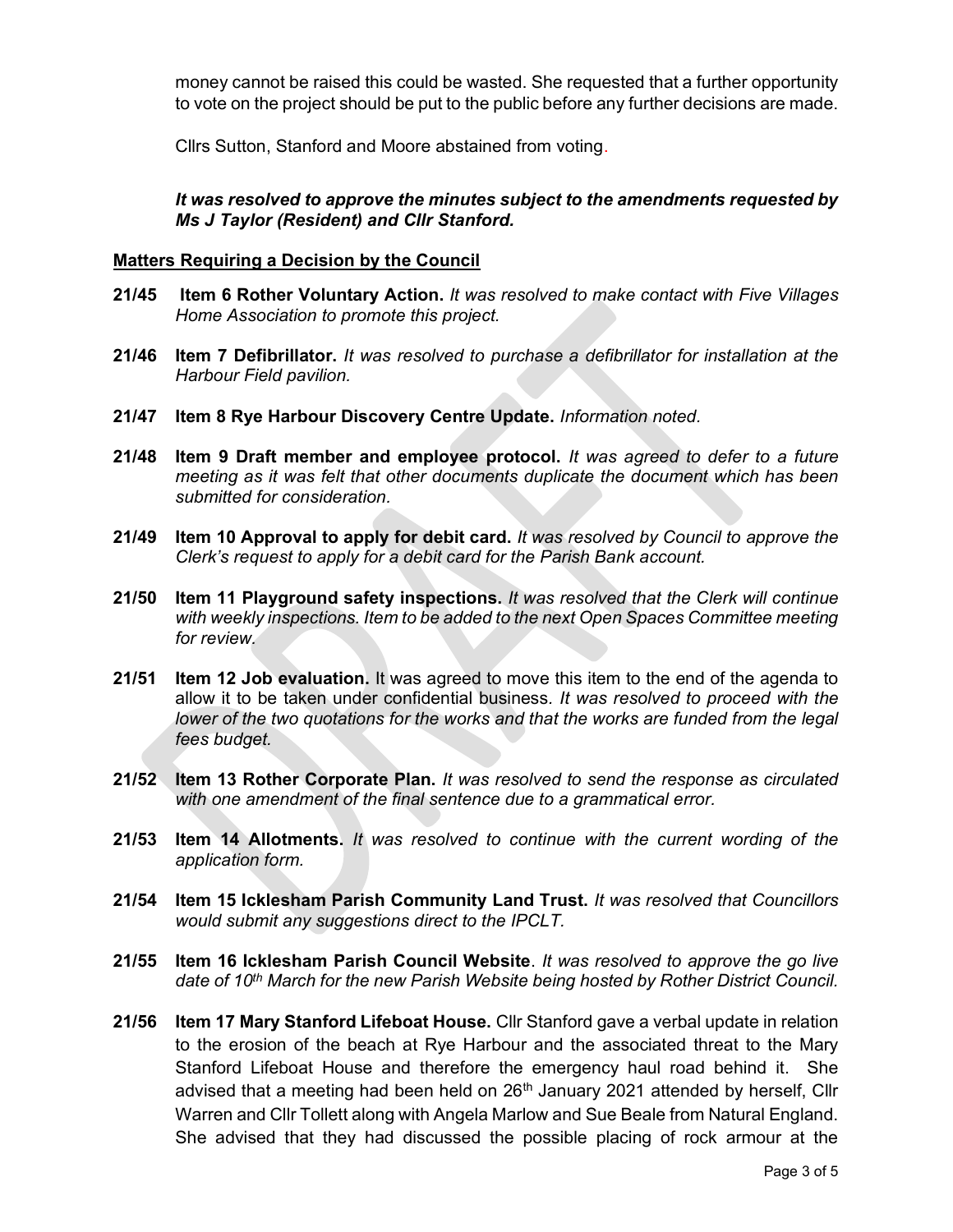boathouse and that Natural England said that the SMP (Shoreline Management Plan) had to be reviewed and suggested a further meeting with the Environment Agency. She noted that she had also had conversations with Dr Barry Yates from Sussex Wildlife Trust who also has concerns in relation to the impact the potential loss of the haul road. Cllr Stanford requested permission from Council to organise a meeting with the Environment Agency and report back their findings. This was agreed.

- 21/57 Item 18 Winchelsea Recycling bins. It was resolved to feedback to Rother District Council that the bins at Winchelsea be removed. It was further resolved to request that any associated signage be removed.
- 21/58 Item 19 Hastings Athletic Football Club. It was resolved to take this to the next Open Spaces Committee meeting for further discussion.
- 21/59 Item 20 Jubilee Field Entrance. It was resolved to proceed with the submitted quotation for the review of the deed of easement.
- 21/60 Item 21 Continuation of virtual meetings. It was noted that the situation would be monitored.
- 21/61 Item 22 Winchelsea Beach Sewage System. The correspondence already circulated was noted. Cllr Glazier kindly offered to make contact with Sally-Ann Hart MP with a view to the two sending a letter to Southern Water.
- 21/62 Item 23 Winchelsea Speed Calming. It was resolved to advertise for people to volunteer to sit on the working group and to request that they give a brief outline of the expertise that they can bring. Correspondence from Mr Hornig (resident) was discussed. It was resolved that Cllr Turner will provide a direct response.
- 21/63 Item 24 To note the Planning Committee minutes of  $25<sup>th</sup>$  January and  $8<sup>th</sup>$  February already circulated. Any questions to be directed to the committee chairman.
- 21/64 Item 25 Financial Matters

#### Resolved:

- a. Receipts and payments report for the month ending  $28<sup>th</sup>$  February 2021 enclosed.
- b. Items paid (to note) and **items for payment** to date in March 2021 enclosed. It was resolved to look into an Amazon Business account for the purchase of stationery.
- c. To note and thank Cllr Warren for undertaking the quarterly bank reconciliations for quarters 2 and 3 of the 2020-21 financial year. Noted.
- d. To confirm the continuance of the internal auditor Mr Keith Robertson for the financial year 20/21 as per minute 20/51 of the full council meeting of  $13<sup>th</sup>$  July 2020. This was agreed.

#### Matters for Information or Noting

- 21/65 Item 26 Conclusion of external audit 2019/20. Noted.
- 21/66 Item 27 Programme of Works up until the end of February. Noted.
- 21/67 Item 28 Presentation on Biodiversity Net Gain. The circulated slides were noted.